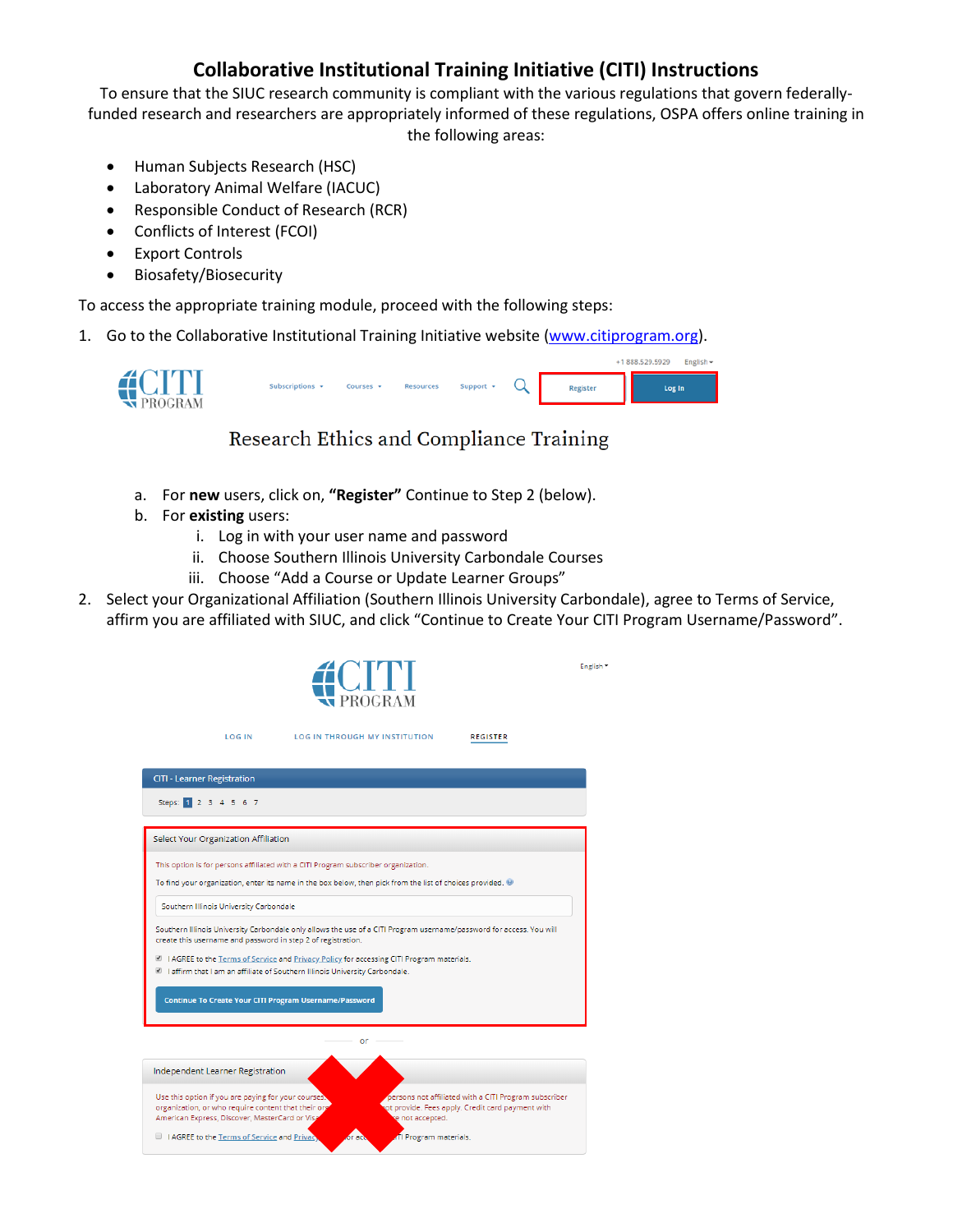- 3. Enter your personal member information in Steps 3-6 and click "Continue to Step 7".
- 4. On the **Select Curriculum** page, choose the appropriate courses from the following options:
	- a. Human Subjects Research

\* **Required if conducting research on humans**

Choose Social & Behavioral Research Investigators. *Only this module* will satisfy the Institutional Review Board training requirements.

| Question 1                                                                                                                                                                                                          |
|---------------------------------------------------------------------------------------------------------------------------------------------------------------------------------------------------------------------|
| Human Subjects Research<br>Please choose one learner group below based on your role and the type of human subjects activities you will conduct.<br>You will be enrolled in the Basic Course for that group.         |
| Choose all that apply                                                                                                                                                                                               |
| Biomedical Research Investigators: Choose this group to satisfy CITI training requirements for Investigators and staff<br>involved primarily in Biomedical research with human subjects.                            |
| $\Box$ Spcial & Behavioral Research Investigators: Choose this group to satisfy CITI training requirements for Investigators<br>and staff involved primarily in Social and Behavioral research with human subjects. |
| IRB Members: This Basic Course is appropriate for IRB or Ethics Committee members.                                                                                                                                  |
|                                                                                                                                                                                                                     |

## b. Laboratory Animal Welfare

#### **\*Required if conducting research involving non-human animals**

- i. If required, complete:
	- 1. Working with the IACUC, Minimizing Pain and Distress, SIUC Animal Care
	- 2. Any available species specific module relevant to your research

|                                 | <b>Ouestion 2</b>                                                                                                                                                                     |
|---------------------------------|---------------------------------------------------------------------------------------------------------------------------------------------------------------------------------------|
|                                 | <b>Laboratory Animal Welfare</b>                                                                                                                                                      |
|                                 | Do you conduct studies that use Lab animals?<br>1. If YES, then you must complete the Basic course and the appropriate species specific modules.                                      |
|                                 | 2. If you are an IACUC Member you should complete the "Essentials for IACUC Members".                                                                                                 |
|                                 | 3. Choose the appropriate species specific electives according to your research interests.                                                                                            |
|                                 | Choose all that apply                                                                                                                                                                 |
|                                 | Working with the IACUC Course" is required if you plan to use animals in your work.                                                                                                   |
| These three are <b>REQUIRED</b> | U <mark>li</mark> lUC Animal Care is required if you plan to use animals in your work.                                                                                                |
|                                 | $\Box$ reducing Pain and Distress in Laboratory Mice and Rats is required if you plan to conduct studies that have the<br>potential to cause "more than momentary pain and distress." |
|                                 | Aseptic Surgery is required if you plan to conduct surgery on animals.                                                                                                                |
|                                 | Wildlife Research is required if you plan to use wild animals in your work.                                                                                                           |
|                                 | $\Box$ Working With Animals In Biomedical Research - Refresher is required every three years after you first complete<br>required training.                                           |
|                                 | Essentials for IACUC Members is required if you are an IACUC Member.                                                                                                                  |
|                                 | Post-Approval Monitoring (PAM) is required if you are an IACUC Member.                                                                                                                |
|                                 | IACUC Chair                                                                                                                                                                           |
|                                 | Choose the appropriate species specific electives depending on your work or interests.                                                                                                |
|                                 | I work with Mice. Family: Muridae Cricetidae                                                                                                                                          |
|                                 | I work with Genetically Modified Mice                                                                                                                                                 |
|                                 | I work with Rats. Genus: Rattus                                                                                                                                                       |
|                                 | I work with Hamsters. Family: Muridae                                                                                                                                                 |
|                                 | I work with Guinea Pigs                                                                                                                                                               |
|                                 | I work with Zebrafish: Danio rerio                                                                                                                                                    |
|                                 | I work with Fish                                                                                                                                                                      |
|                                 | I work with Reptiles                                                                                                                                                                  |
|                                 | I work with Frogs, Toads or other Amphibians                                                                                                                                          |
|                                 | I work with Horses                                                                                                                                                                    |
|                                 | I work with Swine                                                                                                                                                                     |
|                                 | I work with Cattle                                                                                                                                                                    |
|                                 | I work with Dogs                                                                                                                                                                      |
|                                 | I work with Gerbils                                                                                                                                                                   |
|                                 | I work with Rabbits, Family: Leporidae<br>I work with Cats                                                                                                                            |
|                                 | I work with Non-Human Primates (NHP)                                                                                                                                                  |
|                                 | <b>INCUC Member Refresher Case Studies</b>                                                                                                                                            |
|                                 |                                                                                                                                                                                       |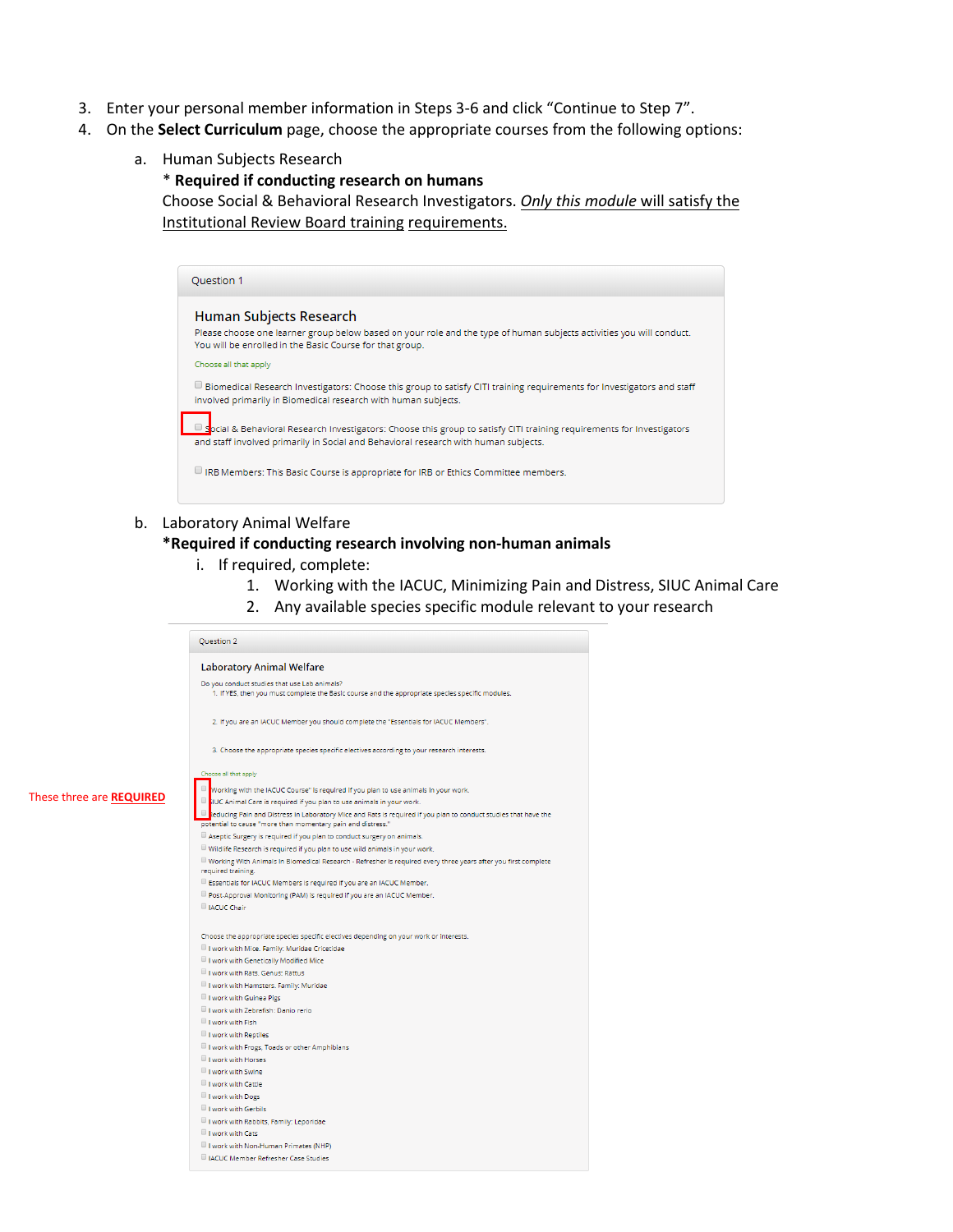c. Responsible Conduct of Research

## **\*Required for students paid from NSF or USDA-NIFA awards or for any personnel paid from a USDA-NIFA award.**

- i. If required, choose the module most relevant to your field of study
- ii. If not required, choose "Not at this time".

| Ouestion 3                                                                                                                                    |  |
|-----------------------------------------------------------------------------------------------------------------------------------------------|--|
| <b>Responsible Conduct of Research</b><br>If you want to take Responsible Conduct of Research (RCR) Course, please make your selection below. |  |
| Choose one answer                                                                                                                             |  |
| <sup>©</sup> Biomedical Responsible Conduct of Research Course                                                                                |  |
| <sup>O</sup> Social and Behavioral Responsible Conduct of Research Course                                                                     |  |
| O Physical Science Responsible Conduct of Research Course                                                                                     |  |
| <sup>1</sup> Humanities Responsible Conduct of Research Course                                                                                |  |
| O Responsible Conduct of Research for Engineers                                                                                               |  |
| $\Theta$ Not at this time.                                                                                                                    |  |

## d. Conflicts of Interest

## **\* Required for key personnel paid from PHS funded research awards (NIH, SAMHSA, HRSA, CDC, FDA, ADHRQ)**

i. If required, choose "Yes".

| Question 4                                                                    |
|-------------------------------------------------------------------------------|
| Would you like to take the Conflicts of Interest course?<br>Choose one answer |
| $^{\circ}$ Yes<br>$^{\circ}$ No                                               |

### e. Export Controls

**\* Recommended for investigators engaged in research that may or does involve items subject to export controls**

i. If applicable, choose "CITI Export Controls".

| Ouestion 5                                                                                                      |
|-----------------------------------------------------------------------------------------------------------------|
| Please make your selection below to receive the CITI US Export Control Regulations course.<br>Choose one answer |
| CITI Export Controls<br>$\odot$ Not at this time.                                                               |